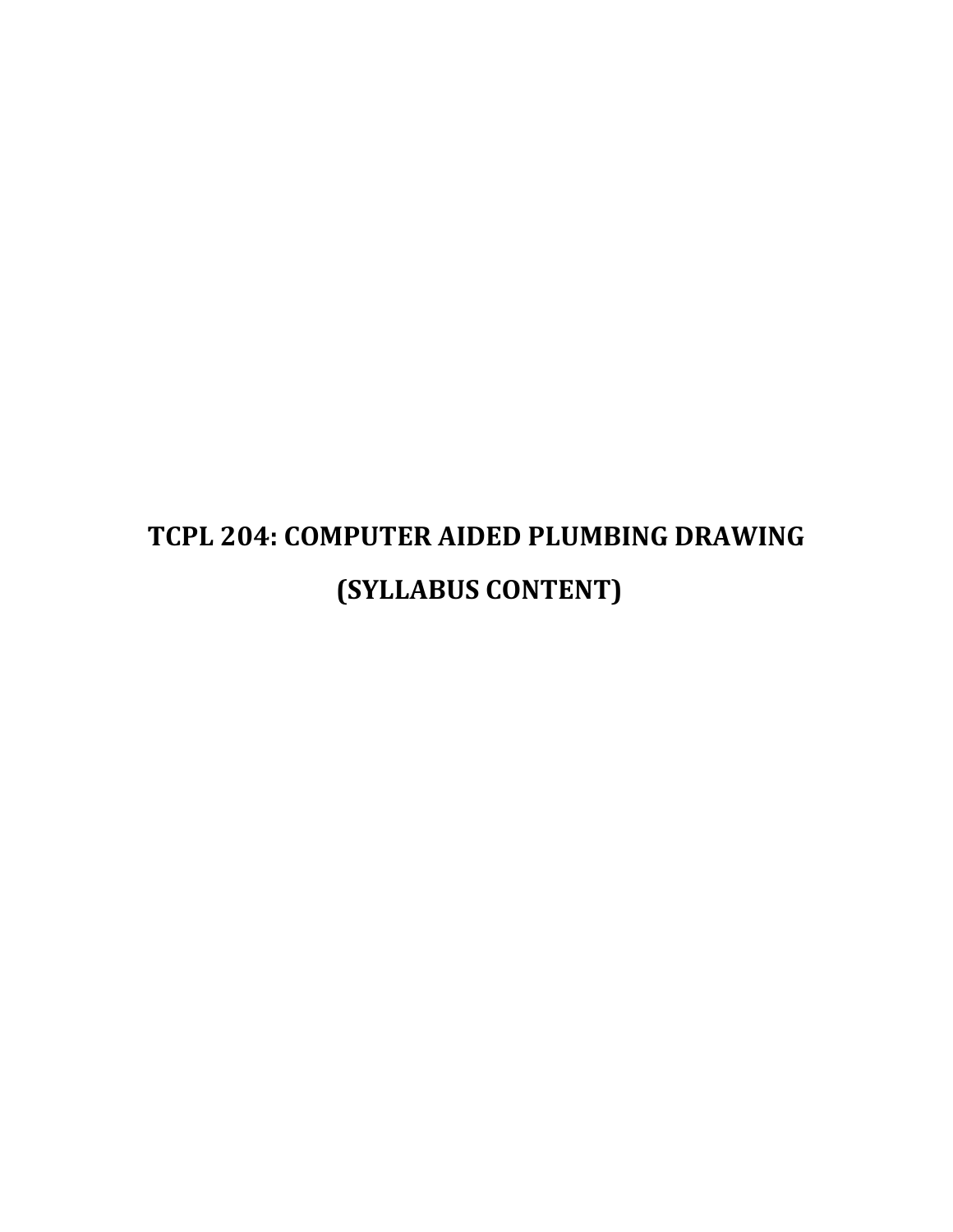# **Module Assessment**

UBTEB will assess the module considering the following guidelines:

(i) The module will be assessed out of 100% as follows:

| Continuous assessment | 40% |
|-----------------------|-----|
| Final examination     | 60% |

- (ii) Continuous assessment shall consist of:
	- Laboratory/practical work
	- Tests
	- Assignments to consist of:
		- written questions to be answered from home (Homework)
		- Reports from attended industrial visits, documentaries, and presentations by professionals
		- Practical execution and participation
		- Field visits and assessment

(iii)The Module will have continuous assessment as follows:

- Assignments 10 marks
- Tests 05 marks
- Practical work 25 marks

For Continuous assessment, **Four (4)** assignments, **two (2)** tests and **four (4)** practical exercises shall be required per module.

# **YEAR 2 TERM 1**

## **TCPL 204: Computer Aided Plumbing Drawing**

Duration: 30 Hours

## **Module Overview**

This module equips the learner with the basic knowledge and skills of using a computer to design and draw various fittings as applied in plumbing. It equips the learner with the skills to develop an intended outlook and template of the required fitting and interpret given drawings for effective implementation.

## **Learning Outcome**

By the end of this module, the learner should be able to design and draw plumbing fittings.

## **Competences**

The learner:

- installs automatic computer aided drawing (AutoCAD) into the computer.
- identifies and uses AutoCAD commands during the development of the drawing.
- develops the design perception of some form, makes the sketch and uses AutoCAD to draw it.
- draws the plan, the correct section and the elevations.
- designs and draws the details of fittings and appliances.
- makes the title block and writes supporting specifications for fittings , appliances and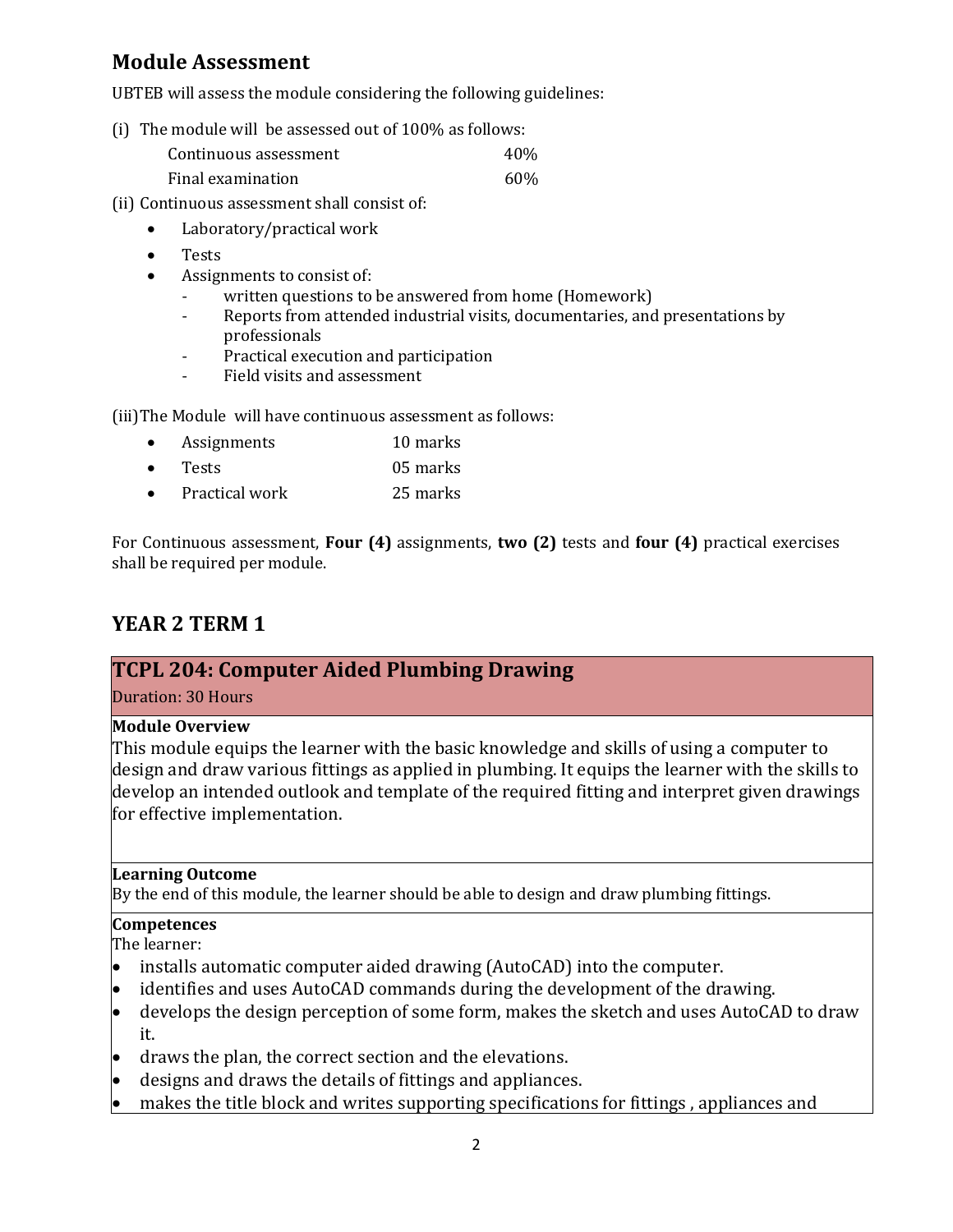schedules.

prints the complete drawing.

## **Detailed Module Description Duration**

#### **Sub-module 1: AutoCAD Basics**

- Introduction to computer aided drawing (CAD)
- Need for CAD
- AutoCAD commands (lines, offset, trim, extend, erase, mirror, fillet, hatch, scale, dimension, layers, blocks, zoom, chamfer, circle and arcs)

30 Hours

- Designing of rain water pipes, gutters, rain water bends
- Design of brackets for wash hand basins, kitchen sinks and heaters
- Designing of intercepting trap and gully trap

## **YEAR 2 TERM 2**

## **TCPL 204: Computer Aided Plumbing Drawing**

Duration: 30 Hours

## **Module Overview**

This module equips the learner with the knowledge and skills of using a computer to construct and develop shapes of various fittings as applied in plumbing.

## **Learning Outcome**

By the end of this module, the learner should be able to design, construct and develop shapes of various fittings as applied in plumbing.

#### **Competences**

The learner:

- designs and draws combined sewer system , separate sewer system and partially separate sewer system
- designs septic tank, cesspool and soak away pits
- designs and draws manholes and benching
- designs open channels, benching and invert
- designs concrete and cast iron covers

**Detailed Module Description Duration** 

| Detanea module Describuon |                                                                | .        |
|---------------------------|----------------------------------------------------------------|----------|
|                           | <b>Sub-module 2:Geometric Construction</b>                     | 30 Hours |
| lo                        | designing and drawing of combined sewer system, separate sewer |          |
|                           | system and partially separate sewer system                     |          |
| lo                        | designs of septic tank, cesspool and soak away pits            |          |
| lo                        | designing and drawing of manholes and benching                 |          |
| lo                        | designs of open channels benching and invert                   |          |
| lo                        | design of concrete and cast iron covers                        |          |